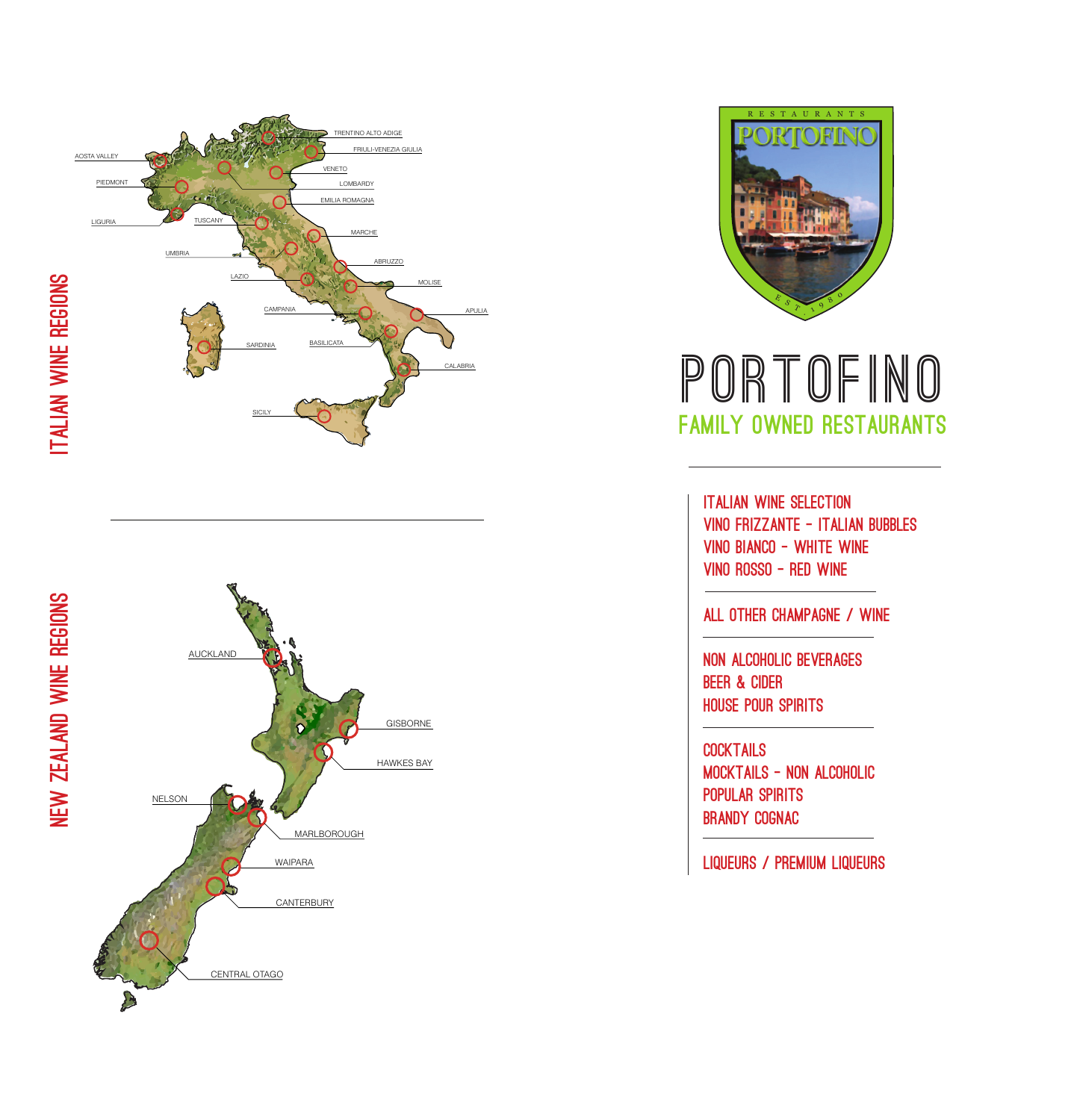# ITALIAN WINE SELECTION

Gino & Kiro have personally selected these wines to enhance the menu

# VINO FRIZZANTE - ITALIAN BUBBLES

 $\overline{\phantom{0}}$ 

|                                                                                                                     | <b>GLASS BOTTLE</b> |
|---------------------------------------------------------------------------------------------------------------------|---------------------|
| <b>Mionetto Prosecco Prestige - Veneto</b><br>Golden apples with a hint of white peach. A fresh and lively bubbles. | 13.5 / 53.5         |
| <b>Prosecco Extra Dry DOCG</b><br>Deliciously fresh, floral and fruity sparkling wine. Firm and refined.            | 13.5/53.5           |
| <b>Asti Spumante - Piedmonte</b><br>A light clean, sweet style.                                                     | 11.5/47.5           |

## VINO BIANCO - WHITE WINE

| <b>Bianco di Casa (House White) - Italy</b><br>An crisp Italian white, flavours of summer fruit.               | <b>GLASS 9.5 / CARAFE 500ML 29.5</b> |
|----------------------------------------------------------------------------------------------------------------|--------------------------------------|
|                                                                                                                | <b>GLASS BOTTLE</b>                  |
| Pinot Grigio DOC Santa Margherita - Alto Adige<br>A dry style wine with an appealing flavour of Golden apples. | 14.5/65.5                            |
| <b>Pinot Grigio DOC - Veneto</b><br>Delicately floral with subtle hints of crisp citrus.                       | 11.5/49.5                            |
| <b>Chardonnay - CAPODIMONTE</b><br>Hints a pineapple and peach. Palate has good acidity and freshness.         | 10.5/46.5                            |
| Memoro Italia Rosé - Tuscany<br>Light, fresh and bright with fruity, berry aromas.                             | 12.5/52.5                            |

# VINO ROSSO - RED WINE

| Rosso di Casa (House Red) - Italy<br>An elegant Italian red, flavours of soft red fruit.                                                        | <b>GLASS 9.5 / CARAFE 500ML 29.5</b> |
|-------------------------------------------------------------------------------------------------------------------------------------------------|--------------------------------------|
|                                                                                                                                                 | <b>GLASS BOTTLE</b>                  |
| Montepulciano d'Abruzzo - Abruzzo<br>Excellent structure, harmonious and a good tannins.                                                        | 11.5/49.5                            |
| <b>Chianti Superiore - Tuscany</b><br>The lively acidity is well balanced with the rest of the structure.                                       | 58.5                                 |
| <b>Chianti Classico DOCG - Tuscany</b><br>Intense and persistant, its stucture is large and with great balance.                                 | 14.5/62.5                            |
| <b>Chianti Riserva DOCG - Tuscany</b><br>Aromas are full, with elegant fruit flavours and lingering finish.                                     | 64.5                                 |
| 'Romeo & Juliet's Wall' Passimento - Pasqua - Veneto<br>Themed around Juliet's wall in Verona, Italy, Delicate red berries with hints of spice. | 13.5/58.5                            |
| <b>Negroamaro IGT</b><br>Full bodied, rounded flavour with slight tart hints and great backbone                                                 | 10.5 / 46.5                          |
| <b>Rosso Veneto Riposato IGT</b><br>Full bodied and vibrant yet soft and agreeable, with hints of wild berries and black current                | 11.5/50.5                            |
| Primitivo IGT - Puglia<br>Hints of plums, jams of red fruits and sweet accents of spices.                                                       | 53.5                                 |
| <b>Barbera d'Asti Superiore DOCG-</b><br>Ripe red berry fruit swathed in sweet spice leading to good body on the palate.                        | 13.5/60.5                            |
| Valpolicella Superiore Riapasso DOC<br>Wild cherries and redcurrent notes. A rich and full-bodied wine.                                         | 14.5 / 64.5                          |

Organic wine available on request

# **LIQUEURS / PREMIUM LIQUEURS**

 $\frac{1}{2}$  and  $\frac{1}{2}$ 

| Southern Comfort - Delicious whiskey flavour with perfectly balanced fruit and spice  | 10.5 |
|---------------------------------------------------------------------------------------|------|
| <b>Glayva</b> - Smooth and sweet, with a hint of cinnamon and spices                  | 11.5 |
| <b>Cointreau</b> - Rich orange flavour with memorable floral and herbaceous notes     | 11.5 |
| <b>Amaro Montenegro - Full bodied blend of vanilla and orange</b>                     | 10.5 |
| <b>Fernet Menta - Amaro or bitter herbal liqueur</b>                                  | 11.5 |
| Fernet Branca - Amaro or bitter herbal liqueur                                        | 11.5 |
| Fireball Cinnamon Whisky - A whack of sweet cinnamon, with a spicy slow burn          | 11.0 |
| <b>Pimms</b> - Medium bodied with citrus fruits and spice                             | 10.5 |
| <b>Campari</b> - Herbaceous bitterness balanced with blood orange zest and mint       | 10.5 |
| Amaretto - Sweet almond balanced perfectly with dry apricot                           | 11.5 |
| Tia Maria - Roasted coffee balanced with light vanilla and rich caramel               | 12.5 |
| Frangelico - Rich and delicate hazelnut with hints of vanilla and dark chocolate      | 10.5 |
| Sambuca - Well rounded elderflower with star anise, liquorice and spice               | 11.5 |
| <b>Grand Marnier -</b> Superb mix of cognac with orange essence                       | 11.5 |
| <b>Averna</b> - Delicate orange and spice with honey notes                            | 10.5 |
| Baileys Irish Cream - Layers of cream, toasted nuts and brown spice                   | 11.5 |
| <b>Ouzo</b> - Beautifully smooth spices combined in a unique mix                      | 11.5 |
| <b>Galliano Original -</b> Superb blend of lavender, peppermint, cinnamon and vanilla | 11.5 |
| <b>Sambuca Black - Rich and delighful with aniseed and liquorice notes</b>            | 11.5 |
| Kahlúa - Smooth coffee with notes of rum, corn syrup and vanilla                      | 11.5 |
| Malibu - Smooth and fresh coconut flavour with a sweet finish                         | 11.5 |
| Agavero - Sweet agave flavour with smooth herbaceous notes                            | 12.5 |
| <b>Midori</b> - Musky melon with a unique sourness                                    | 11.5 |
| <b>Limoncino</b> - Refreshing lemon with a sweet finish                               | 11.5 |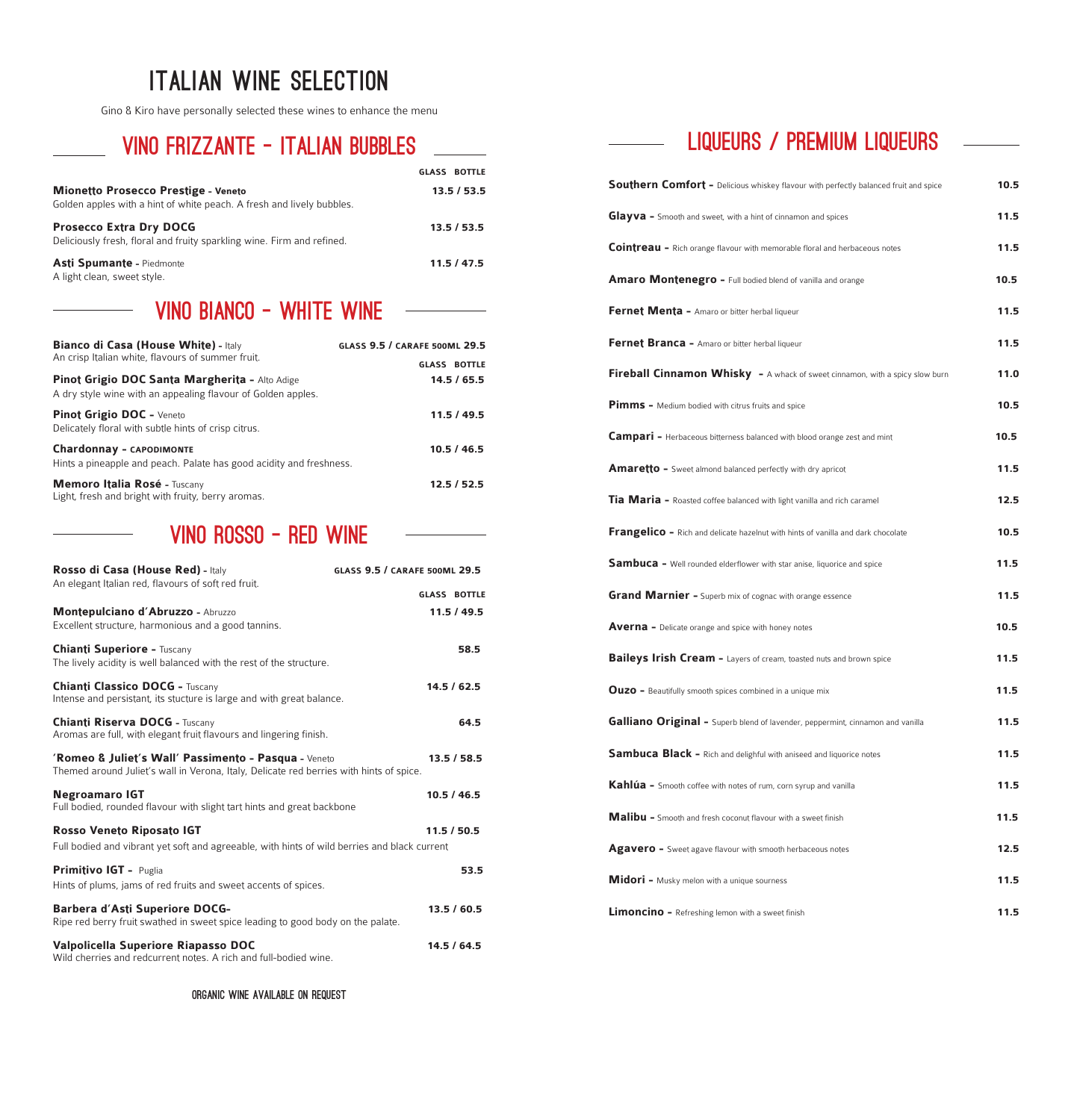# POPULAR SPIRITS

#### AMERICAN / CANADIAN WHISKY

| <b>Jack Daniel's Single Barrel - Robust flavour with smooth charcoal</b>                    | 14.5 |
|---------------------------------------------------------------------------------------------|------|
| <b>Gentleman Jack - Full-bodied with delicious fruit and spices and a silky warm finish</b> | 11.5 |
| <b>Woodford Reserve Bourbon -</b> Elegant vanilla with mesmerizing mouth-filling spice      | 12.5 |
| <b>Jack Daniel's -</b> Smoky toasted oak with a silky caramel finish                        | 11.5 |
| <b>Wild Turkey</b> - Sweet maple nicely contrasted with spice and char                      | 11.5 |
| <b>Jim Beam -</b> Drier oaky notes and soft malt in the finish                              | 10.5 |
| <b>Canadian Club -</b> Spicy and zesty with an almond nuttiness                             | 10.5 |
| SCOTCH WHISKY                                                                               |      |
| <b>Glenfiddich 12 Year Old - Light, floral, spices. Very smooth</b>                         | 15.5 |
| <b>Laphroaig Whisky -</b> Classic ashy peaty flavour with a marzipan finish                 | 15.5 |
| Chivas Regal 12 Year Old - Ripe, honeyed apples with vanilla finish                         | 15.5 |
| <b>Glenmorangie 10 Year Old - Vanilla with a burst of flowery fruitness</b>                 | 15.5 |

#### IRISH WHISKY

**Ballantines -** Tones of milk chocolate, red apple and vanilla **11.5 Johnny Walker Red -** Cinnamon and pepper with a fruity sweetness **11.5** 

| <b>Jameson</b> - Peppered with spicy woods and a hint of sweet sherry | 11.5 |
|-----------------------------------------------------------------------|------|
| <b>Tullamore Dew -</b> Fresh fruit with light vanilla sweetness       | 11.5 |
| TEAUL A                                                               |      |

#### TEQUILA

| <b>el Jimador Reposado -</b> Deciciously balanced caramel and vanilla with smooth agave | 10.5 |
|-----------------------------------------------------------------------------------------|------|
| <b>Jose Cuervo Anejo 1800 - Rich in flavour, smooth, rounded with spicy agave taste</b> | 11.5 |
| rum                                                                                     |      |
| <b>Appleton Rum -</b> Complex citrus, fruity and sweet notes, with subtle orange peel   | 11.5 |

| <b>Experience in the complex citizes</b> maily and sweet notes, with subtle orange peer | .    |
|-----------------------------------------------------------------------------------------|------|
| <b>Coruba Rum -</b> Full flavoured with hints of molasses, cocoa & caramel              | 10.5 |
| <b>Blackheart Rum -</b> Distintively smooth with vanilla and spice                      | 10.5 |

#### VODKA

| <b>Absolut Vodka -</b> Rich full-bodied and complex with distinct grain flavour              | 10.5 |
|----------------------------------------------------------------------------------------------|------|
| <b>Titos Vodka</b> - Smooth and silky with a warm and clean finish                           | 11.5 |
| GIN                                                                                          |      |
| <b>Gordon's Gin - England -</b> Bright piny juniper, with hints of coriander and lemon zest  | 10.5 |
| <b>Hendricks Gin - England -</b> cucumber with juniper, oak, a touch more citrus and vanilla | 12.5 |
| <b>Tanqueray Gin - England -</b> A good hit of liquorice with slight spice                   | 12.5 |
| <b>Bombay Sapphire - England - Fresh, clean, bright flavours</b>                             | 10.5 |

#### BRANDY COGNAC

**45mls**

| <b>Vecchia Romanga Brandy -</b> An complex bouquet and an unmistakable flavour | 11.5 |
|--------------------------------------------------------------------------------|------|
| <b>Courvoisier -</b> Complex aromas of ginger cookie and vanilla               | 16.5 |
| <b>Remy Martin XO</b> - Peach and marzipan with lovely depth and complexity    | 39.5 |

## CHAMPAGNE - SPARKLING

|                                         | <b>GLASS BOTTLE</b> |
|-----------------------------------------|---------------------|
| Piper Heidsieck Curvee Brut NV - France | 120.5               |
| <b>Bond Block Bubbles - Gisborne</b>    | 14.5/68.0           |
|                                         |                     |

## **CHARDONNAY**

| <b>Bond Block - Gisborne</b>            | 12.0 / 54.0 |
|-----------------------------------------|-------------|
| Allan Scott 'Black Label' - Marlborough | 14.5/66.5   |
| <b>Matawhero SV - Gisborne</b>          | 12.5/55.0   |

# SAUVIGNON BLANC

| The Maker 'Fleur de Lis' - Marlborough         | 11.5 / 46.5 |
|------------------------------------------------|-------------|
| <b>Lake Chalice 'The Falcon' -</b> Marlborough | 12.0 / 52.0 |
| <b>Middle Earth - Nelson</b>                   | 13.5/54.5   |
| <b>Matawhero SV - Gisborne</b>                 | 12.5/55.0   |
| Zephyr - Marlborough                           | 64.5        |

| <b>PINOT GRIS</b>                  |             |
|------------------------------------|-------------|
| <b>Bond Block - Gisborne</b>       | 11.5/45.0   |
| <b>Squealing Pig - Marlborough</b> | 13.5 / 55.5 |
| <b>Torea -</b> Central Otago       | 10.5/44.0   |
| <b>Matawhero SV- Gisborne</b>      | 12.5/55.0   |

| RIESLING - ROSE                            |             |
|--------------------------------------------|-------------|
| <b>Bond Block Rosé - Gisborne</b>          | 11.5/45.0   |
| <b>Nga Waka Pinot Rosé - Martinborough</b> | 13.5/55.5   |
| <b>Saving Grace Riesling- Waipara</b>      | 13.5 / 59.5 |
| Matawhero SV Rosé - Gisborne               | 12.0 / 55.0 |

|                                     | PINOT NOIR |             |
|-------------------------------------|------------|-------------|
| <b>Torea</b> - Martinborough        |            | 12.5/53.5   |
| <b>Growers Mark - Gisborne</b>      |            | 13.5/60.0   |
| <b>Akarua 'Rua' -</b> Central Otago |            | 15.5 / 69.5 |

# OTHER REDS

| De Bortoli Regional Reserve Shiraz - Victoria | 11.5/44.5   |
|-----------------------------------------------|-------------|
| Brookfields 'Back Block' Syrah - Hawke's Bay  | 12.5/54.5   |
| <b>Farmers Market Merlot - Marlborough</b>    | 10.5 / 44.0 |
| <b>Matawhero SV Merlot - Gisborne</b>         | 12.5/55.0   |
| <b>Bond Block Merlot - Gisborne</b>           | 11.5 / 53.5 |
| Saltram Mamre Brooke Shiraz - Barossa         | 15.5/68.5   |